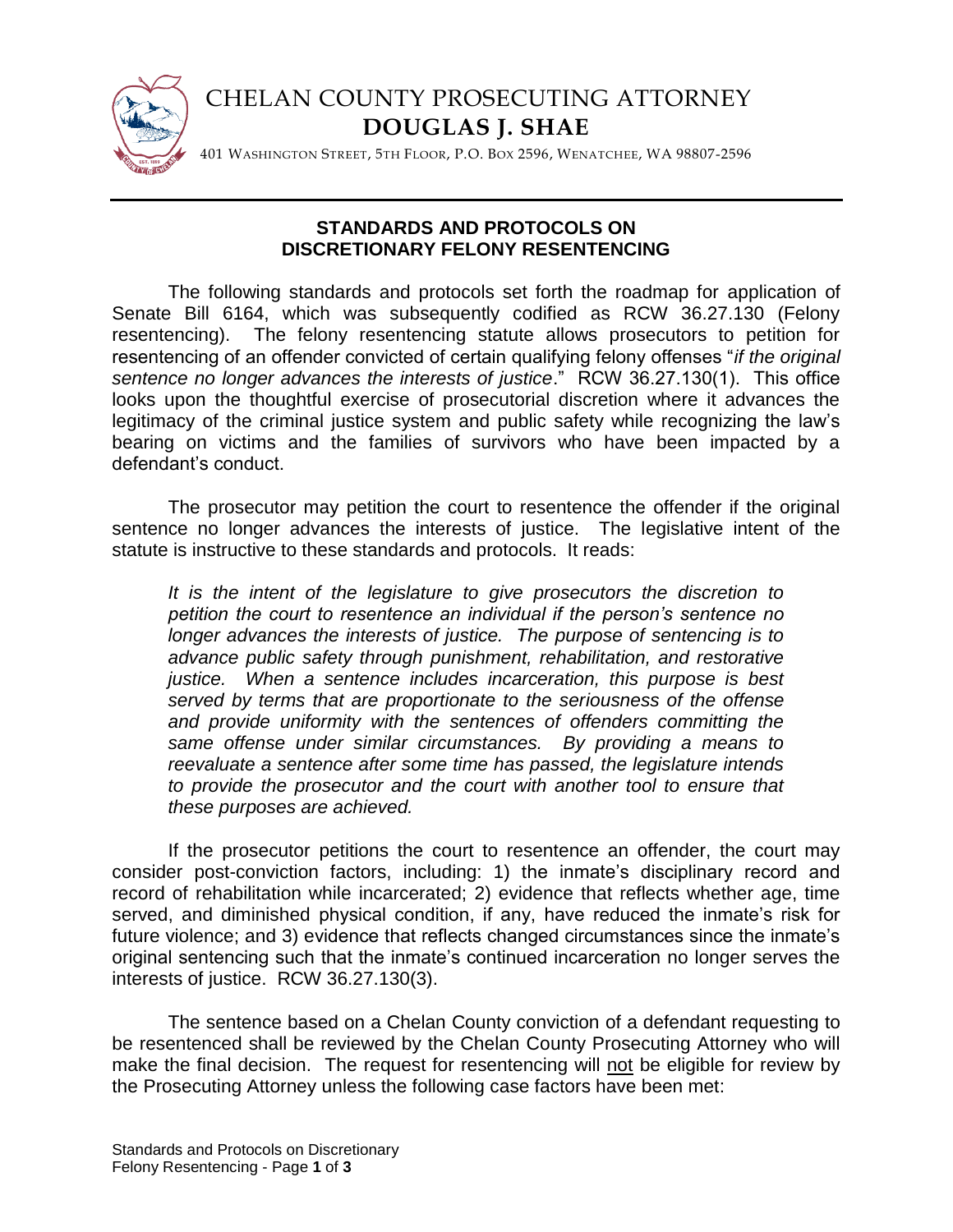- The original sentence in the case was for sixty (60) months confinement or greater.
- No appeals or personal restraint petitions are currently pending in the case.
- The defendant has admitted to committing the crime(s) in the case for which he or she was convicted.

Resentencing requests submitted to the Prosecuting Attorney for consideration must include a submission letter which must be in writing by the defendant seeking relief or the defendant's attorney. The writing shall summarize the basis for the request consistent with the letter and intent of the resentencing statute. The submission letter shall, at a minimum, include the following:

- The original charge or charges and sentence and any related documentation available to the defendant (i.e. Affidavit of Probable Cause, Information, plea agreement, Judgment and Sentence).
- Reasons justifying why the original sentence no longer serves the interests of justice.
- Evidence which reflects that age, time served, and/or diminished physical condition, if any, has reduced risk for future violence if the underlying conviction was a violent or sex offense.
- Defendant must admit to having committed the crime(s).
- Desired sentence at resentencing.
- Citation to operative decisional or case authority if the original sentence was imposed under a statute or statutes that have been re-interpreted.

The Chelan County Prosecuting Attorney's Office will consider both mitigating and aggravating circumstances of the sentence. There is not an all-inclusive list of these factors. There is no way of putting more weight or less weight on one particular mitigating or aggravating factor over another. Those factors include what has already been mentioned above, as well as the following:

- The victim's input.
- The category of the crime.
- Length of the sentence.
- Number of prior requests made. Requests for resentencing under this statute can only be submitted once every two (2) years.
- Defendant must make apology to victim, if applicable.
- Defendant must be prepared to answer victim questions about the crime, if requested.

## **The following felony sentences are not eligible for resentencing consideration:**

- Life sentences for aggravated first degree murder [RCW 10.95.030(1)].
- Life sentences for persistent offenders [RCW 9.94A.570].